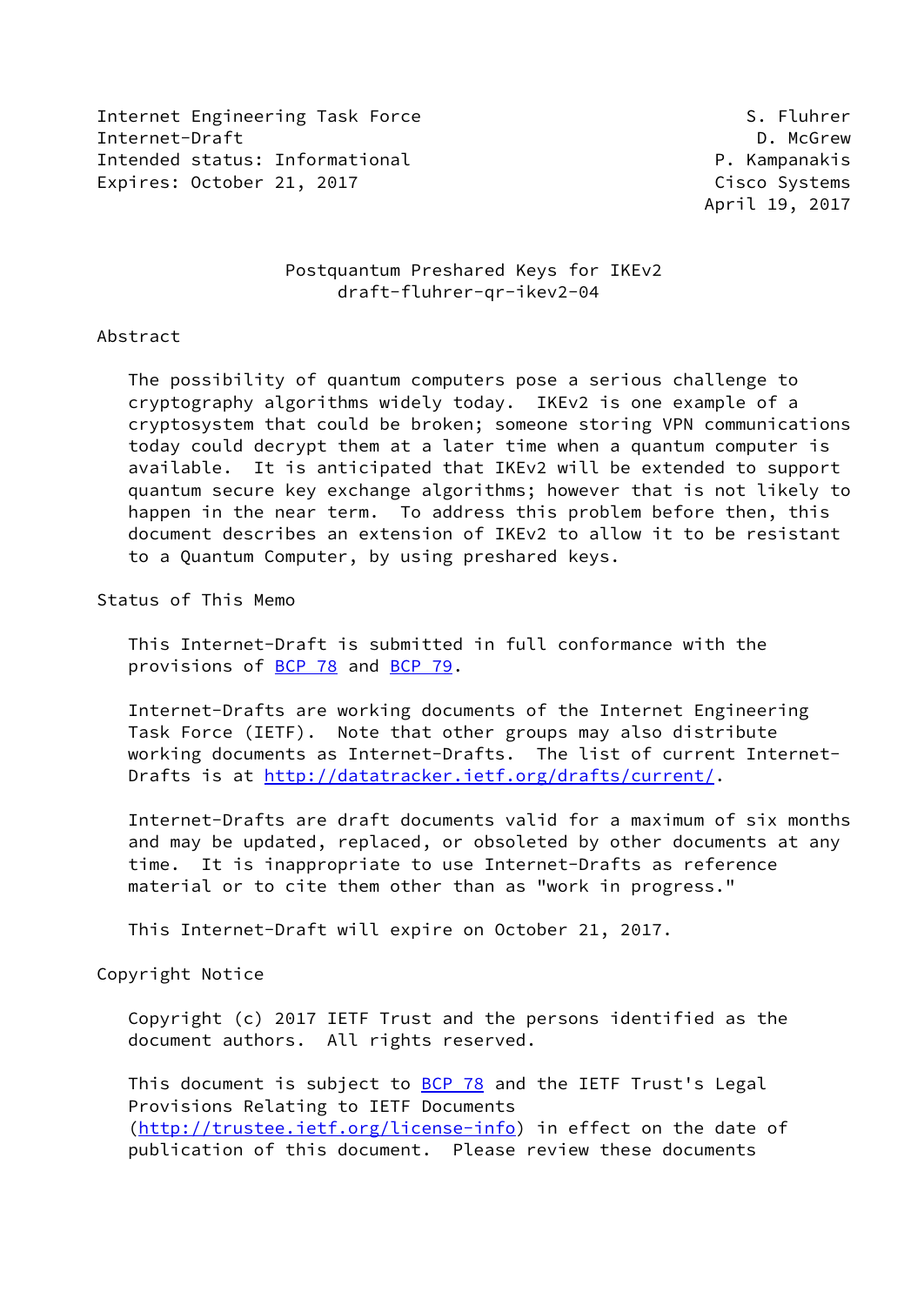Fluhrer, et al. Expires October 21, 2017 [Page 1]

```
Internet-Draft Postquantum Security for IKEv2 April 2017
```
 carefully, as they describe your rights and restrictions with respect to this document. Code Components extracted from this document must include Simplified BSD License text as described in Section 4.e of the Trust Legal Provisions and are provided without warranty as described in the Simplified BSD License.

Table of Contents

|                                |  |  |  | $\overline{2}$ |
|--------------------------------|--|--|--|----------------|
|                                |  |  |  | $\overline{3}$ |
|                                |  |  |  | $\overline{4}$ |
|                                |  |  |  | $\overline{4}$ |
| 3.                             |  |  |  | $\overline{4}$ |
| 4.                             |  |  |  | $\overline{1}$ |
| 5.                             |  |  |  | <u>8</u>       |
| 6.                             |  |  |  | 8              |
| 7.                             |  |  |  | 8              |
| 8.                             |  |  |  | <u>9</u>       |
| 8.1. Normative References      |  |  |  | <u>୍ର</u>      |
| 8.2. Informational References  |  |  |  | 10             |
|                                |  |  |  | 10             |
| Appendix B. Acknowledgement 11 |  |  |  |                |
|                                |  |  |  | $\frac{11}{1}$ |

## <span id="page-1-0"></span>[1](#page-1-0). Introduction

 It is an open question whether or not it is feasible to build a quantum computer (and if so, when might one be implemented), but if it is, many of the cryptographic algorithms and protocols currently in use would be insecure. A quantum computer would be able to solve DH and ECDH problems, and this would imply that the security of existing IKEv2 systems would be compromised. IKEv1 when used with strong preshared keys is not vulnerable to quantum attacks, because those keys are one of the inputs to the key derivation function. If the preshared key has sufficient entropy and the PRF, encryption and authentication transforms are postquantum secure, then the resulting system is believed to be quantum resistant, that is, believed to be invulnerable to an attacker with a Quantum Computer.

 This document describes a way to extend IKEv2 to have a similar property; assuming that the two end systems share a long secret key, then the resulting exchange is quantum resistant. By bringing postquantum security to IKEv2, this note removes the need to use an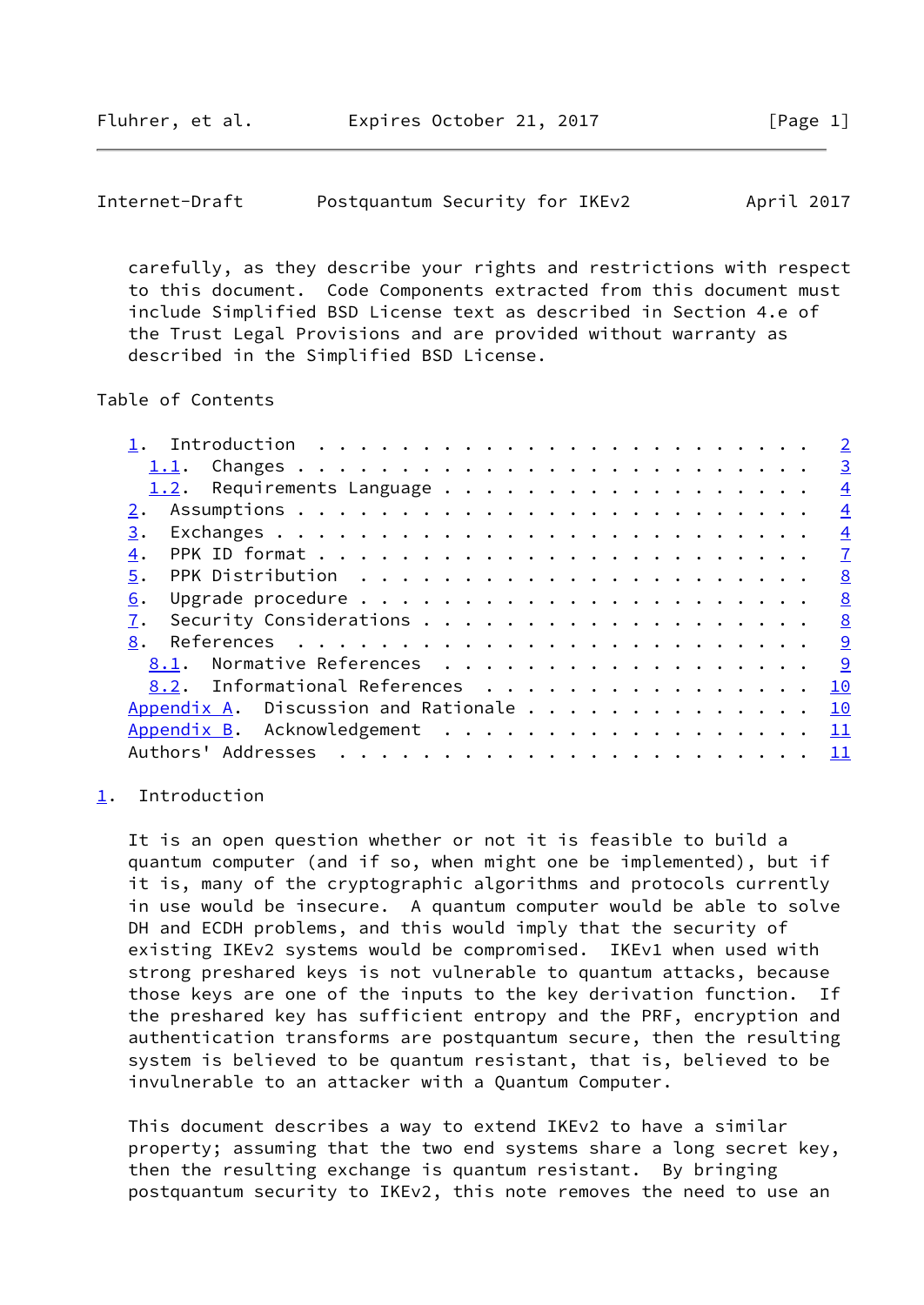obsolete version of the Internet Key Exchange in order to achieve that security goal.

 The general idea is that we add an additional secret that is shared between the initiator and the responder; this secret is in addition

| Fluhrer, et al. | Expires October 21, 2017 |  | [Page 2] |
|-----------------|--------------------------|--|----------|
|-----------------|--------------------------|--|----------|

<span id="page-2-1"></span>Internet-Draft Postquantum Security for IKEv2 April 2017

 to the authentication method that is already provided within IKEv2. We stir in this secret into the SK\_d value, which is used to generate the key material (KEYMAT) keys and the SKEYSEED for the child SAs; this secret provides quantum resistance to the IPsec SAs (and any child IKE SAs). We also stir in the secret into the SK\_pi, SK\_pr values; this allows both sides to detect a secret mismatch cleanly.

 It was considered important to minimize the changes to IKEv2. The existing mechanisms to do authentication and key exchange remain in place (that is, we continue to do (EC)DH, and potentially a PKI authentication if configured). This does not replace the authentication checks that the protocol does; instead, it is done as a parallel check.

#### <span id="page-2-0"></span>[1.1](#page-2-0). Changes

Changes in this draft from the previous versions

#### [draft-03](https://datatracker.ietf.org/doc/pdf/draft-03)

- Modified how we stir the PPK into the IKEv2 secret state
- Modified how the use of PPKs is negotiated

### [draft-02](https://datatracker.ietf.org/doc/pdf/draft-02)

 - Simplified the protocol by stirring in the preshared key into the child SAs; this avoids the problem of having the responder decide which preshared key to use (as it knows the initiator identity at that point); it does mean that someone with a Quantum Computer can recover the initial IKE negotation.

 - Removed positive endorsements of various algorithms. Retained warnings about algorithms known to be weak against a Quantum Computer

#### [draft-01](https://datatracker.ietf.org/doc/pdf/draft-01)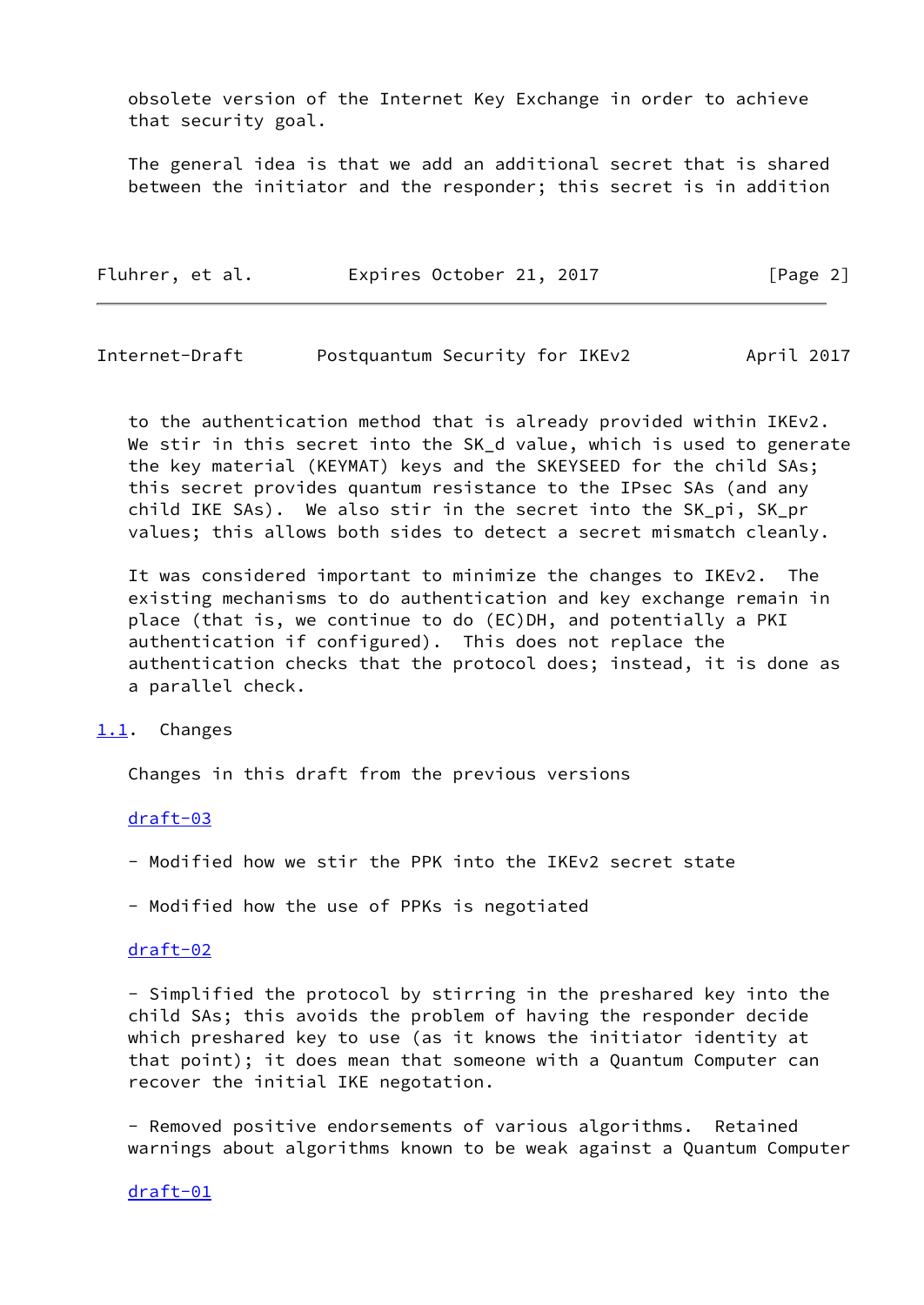- Added explicit guidance as to what IKE and IPsec algorithms are Quantum Resistant

#### [draft-00](https://datatracker.ietf.org/doc/pdf/draft-00)

 - We switched from using vendor ID's to transmit the additional data to notifications

 - We added a mandatory cookie exchange to allow the server to communicate to the client before the initial exchange

| Fluhrer, et al. |  | Expires October 21, 2017 | [Page 3] |
|-----------------|--|--------------------------|----------|
|-----------------|--|--------------------------|----------|

<span id="page-3-1"></span>Internet-Draft Postquantum Security for IKEv2 April 2017

 - We added algorithm agility by having the server tell the client what algorithm to use in the cookie exchange

 - We have the server specify the PPK Indicator Input, which allows the server to make a trade-off between the efficiency for the search of the clients PPK, and the anonymity of the client.

 - We now use the negotiated PRF (rather than a fixed HMAC-SHA256) to transform the nonces during the KDF

<span id="page-3-0"></span>[1.2](#page-3-0). Requirements Language

 The key words "MUST", "MUST NOT", "REQUIRED", "SHALL", "SHALL NOT", "SHOULD", "SHOULD NOT", "RECOMMENDED", "MAY", and "OPTIONAL" in this document are to be interpreted as described in [RFC 2119 \[RFC2119](https://datatracker.ietf.org/doc/pdf/rfc2119)].

# <span id="page-3-2"></span>[2](#page-3-2). Assumptions

 We assume that each IKE peer has a list of Postquantum Preshared Keys (PPK) along with their identifiers (PPK\_id), and any potential IKE initiator has a selection of which PPK to use with with any specific responder. In addition, the implementation has a configurable flag that determines whether this postquantum preshared key is mandatory. This PPK is independent of the preshared key (if any) that the IKEv2 protocol uses to perform authentication.

<span id="page-3-3"></span>[3](#page-3-3). Exchanges

If the initiator is configured to use a postquantum preshared key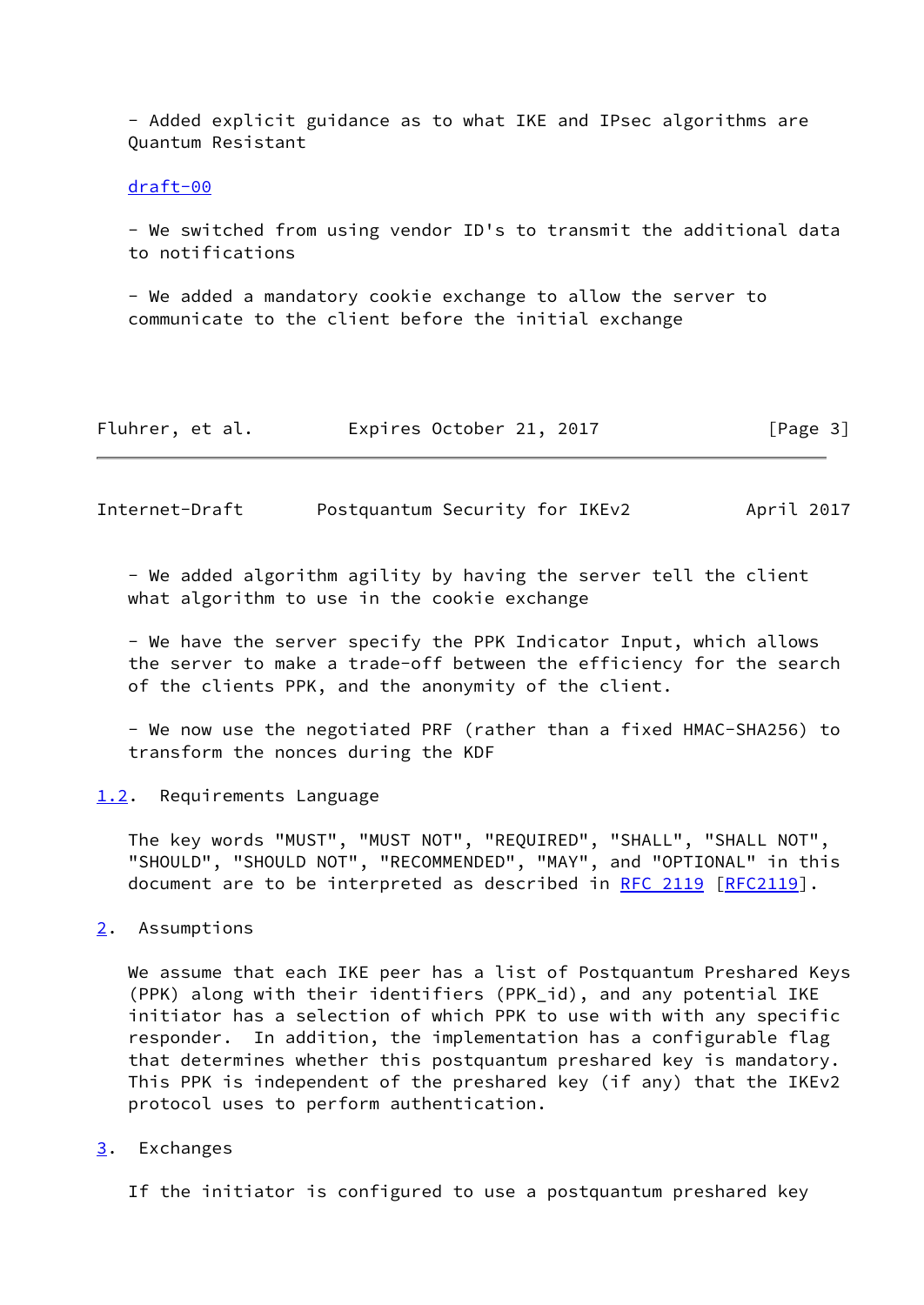with the responder (whether or not the use of the PPK is optional), then it will include a notify payload in the initial exchange as follows:

Initiator Responder ------------------------------------------------------------------ HDR, SAi1, KEi, Ni, N(PPK SUPPORT) --->

 N(PPK\_SUPPORT) is a status notification payload with the type [TBA]; it has a protocol ID of 0, and no SPI and no notification data associated with it.

 If the initiator needs to resend this initial message with a cookie (because the responder response included a cookie notification), then the resend would include the PPK\_SUPPORT notification if the original message did.

 When the responder receives this initial exchange with the notify, then it MUST check if has a PPK configured. If it does, it MUST

| Fluhrer, et al. | Expires October 21, 2017 |  | [Page 4] |
|-----------------|--------------------------|--|----------|
|-----------------|--------------------------|--|----------|

Internet-Draft Postquantum Security for IKEv2 April 2017

 reply with the IKE initial exchange including a notification in response.

Initiator Responder ------------------------------------------------------------------ <--- HDR, SAr1, KEr, Nr, [CERTREQ], N(PPK\_SUPPORT)

 If the responder does not have a PPK configured, then it continues with the IKE protocol as normal, not including the notify.

When the initiator receives this reply, it checks whether the responder included the PPK\_SUPPORT notify. If the responder did not, then the initiator MUST either proceed with the standard IKE negotiation (without using a PPK), or abort the exchange (for example, because the initiator has the PPK marked as mandatory). If the responder did include the PPK\_SUPPORT notify, then it selects a PPK, along with its identifier PPK id. Then, it computes this modification of the standard IKE key derivation:

SKEYSEED =  $prf(Ni | Nr, g^{\wedge}ir)$  {SK\_d' | SK\_ai | SK\_ar | SK\_ei | SK\_er | SK\_pi' | SK\_pr' ) = prf+ (SKEYSEED, Ni | Nr | SPIi | SPIr }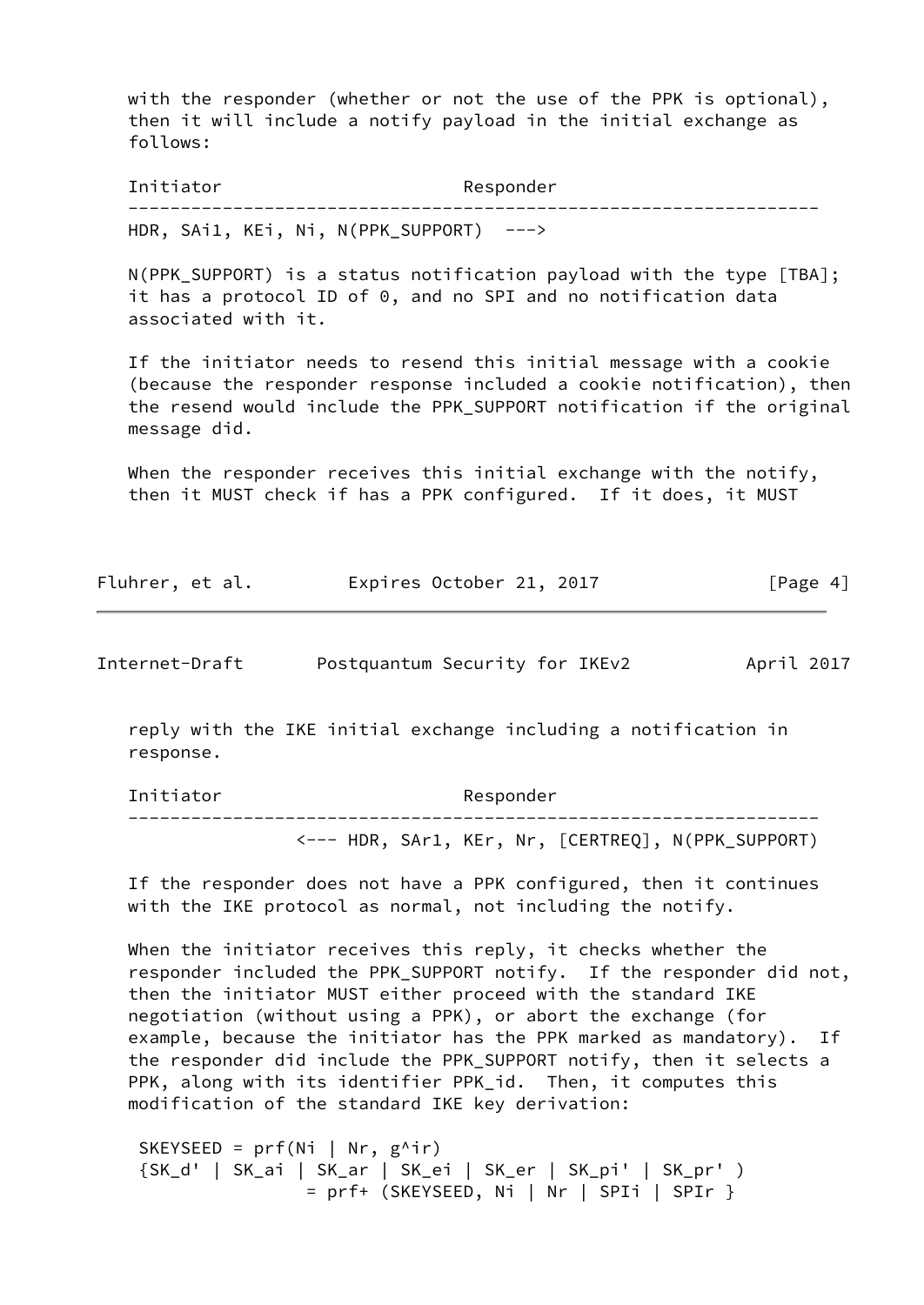$SK_d = prf(PPK, SK_d')$  SK\_pi = prf(PPK, SK\_pi') SK  $pr = prf(PPK, SKpr')$ 

 That is, we use the standard IKE key derivation process except that the three subkeys SK\_d, SK\_pi, SK\_pr are run through the prf again, this time using the PPK as the key.

 The initiator then sends the initial encrypted message, including the PPK\_id value as follows:

Initiator Responder ------------------------------------------------------------------ HDR, SK {IDi, [CERT,] [CERTREQ,] [IDr,] AUTH, SAi2, TSi, TSr, N(PPK\_IDENTITY)(PPK\_id)} --->

 N(PPK\_IDENITY) is a status notification payload with the type [TBA]; it has a protocol ID of 0, and no SPI and has a notification data that consists of the identifier PPK\_id.

 When the responder receives this encrypted exchange, it first computes the values:

| Fluhrer, et al. | Expires October 21, 2017 |  | [Page 5] |
|-----------------|--------------------------|--|----------|
|-----------------|--------------------------|--|----------|

Internet-Draft Postquantum Security for IKEv2 April 2017

```
SKEYSEED = prf(Ni | Nr, g^{\wedge}ir) {SK_d' | SK_ai | SK_ar | SK_ei | SK_er | SK_pi' | SK_pr' }
                  = prf+ (SKEYSEED, Ni | Nr | SPIi | SPIr )
```
 It then uses the SK\_ei value to decrypt the message; and then finds the PPK\_id value attached to the notify. It then scans through the payload for the PPK\_id attached to the N(PPK\_IDENTITY); if it has no such PPK, it fails the negotiation. If it does have a PPK with that identity, it further computes:

```
SK_d = prf(PPK, SK_d') SK_pi = prf(PPK, SK_pi')
 SK_pr = prf(PPK, SK_pr')
```
And computes the enchange (validating the AUTH payload that the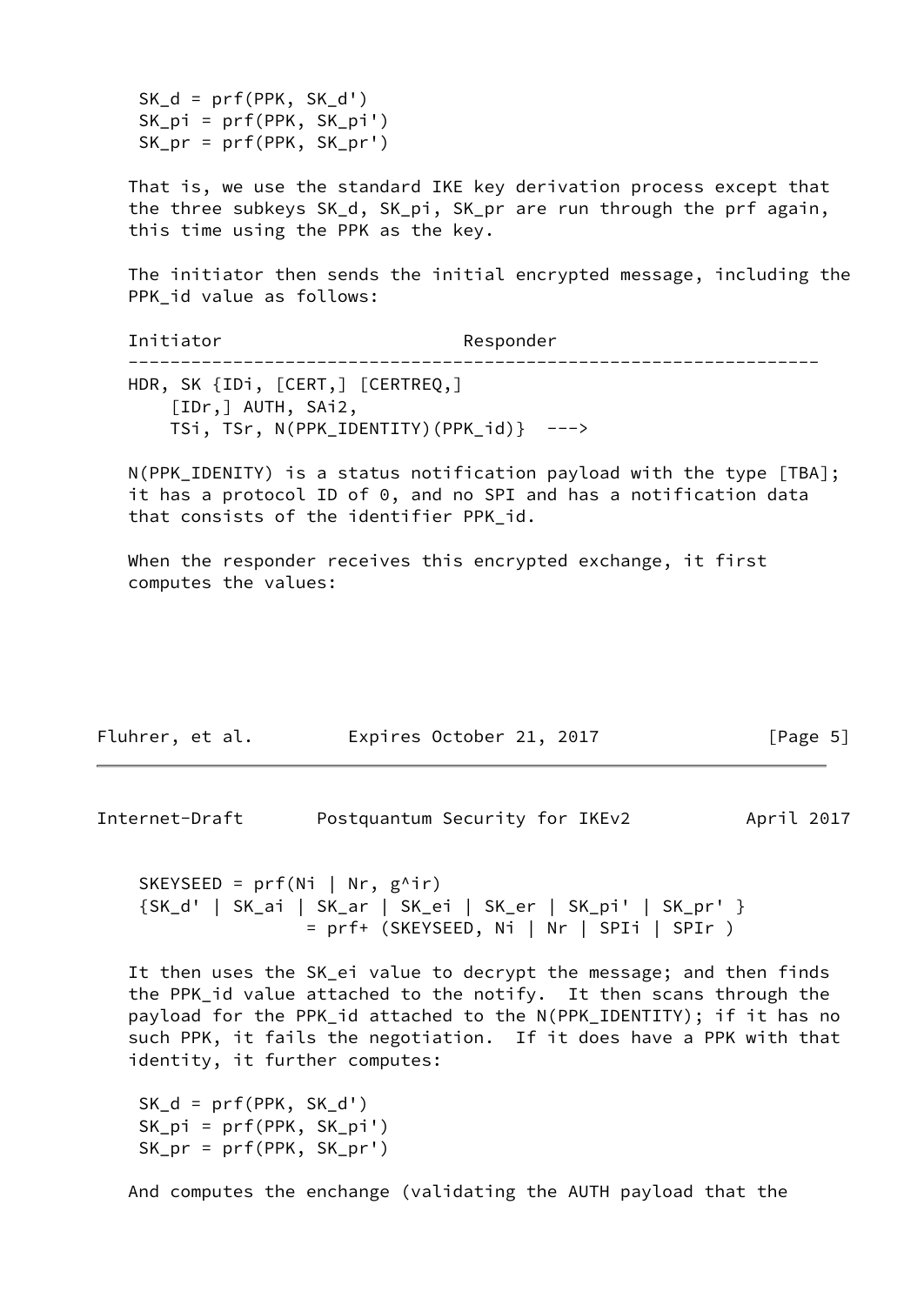initiator included) as standard.

This table summarizes the above logic by the responder

| Received PPK_SUPPORT Have PPK PPK Mandatory |            |         | Action                |
|---------------------------------------------|------------|---------|-----------------------|
| No                                          | No         | $\star$ | Standard IKE protocol |
| No                                          | <b>Yes</b> | No      | Standard IKE protocol |
| No                                          | Yes.       | Yes.    | Abort negotiation     |
| Yes                                         | No         | $\star$ | Standard IKE protocol |
| Yes                                         | <b>Yes</b> | $\star$ | Include PPK SUPPORT   |
|                                             |            |         |                       |

When the initiator receives the response, then (if it is configured to use a PPK with the responder), then it checks for the presense of the notification. If it receives one, it marks the SA as using the configured PPK to generate SK\_d, SK\_pi, SK\_pr (as shown above); if it does not receive one, it MUST either abort the exchange (if the PPK was configured as mandatory), or it MUST continue without using the PPK (if the PPK was configured as optional).

 If the initial exchange had PPK\_SUPPORT sent by both the initiator and the responder, and the initiator does not include a PPK\_NOTIFY notification, then the responder SHOULD fail the exchange.

 With this protocol, the computed SK\_d is a function of the PPK, and assuming that the PPK has sufficient entropy (for example, at least 2\*\*256 possible values), then even if an attacker were able to recover the rest of the inputs to the prf function, it would be infeasible to use Grover's algorithm with a Quantum Computer to recover the SK\_d value. Similarly, every child SA key is a function of SK\_d, hence all the keys for all the child SAs are also quantum resistant (assuming that the PPK was high entropy and secret, and that all the subkeys are sufficiently long). However, this quantum

| Fluhrer, et al. | Expires October 21, 2017 | [Page 6] |
|-----------------|--------------------------|----------|
|-----------------|--------------------------|----------|

<span id="page-6-1"></span>Internet-Draft Postquantum Security for IKEv2 April 2017

 resistance does not extend to the initial SK\_ei, SK\_er keys; an implementation MAY rekey the initial IKE SA immediately after negotiating it; this would reduce the amount of data available to an attacker with a Quantum Computer.

<span id="page-6-0"></span>[4](#page-6-0). PPK ID format

This standard requires that both the initiator and the responder have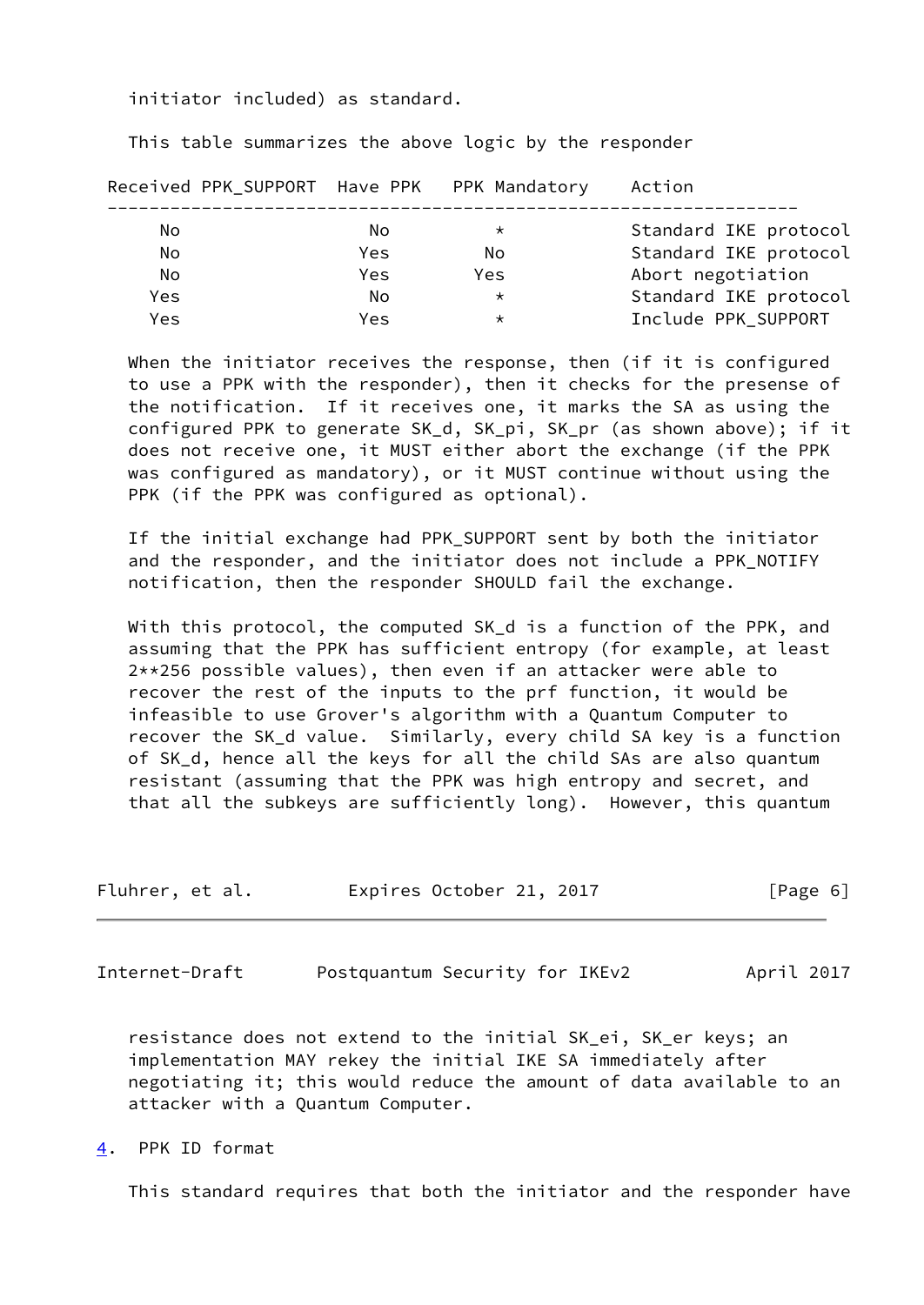a secret PPK value, with the responder selecting the PPK based on the PPK\_ID that the initiator sends. In this initial standard, both the initator and the responder are configured with fixed PPK and PPK\_ID values, and do the look up based on that. It is anticipated that later standards will extend this technique to allow dynamically changing PPK values. To facilitate such an extension, we specify that the PPK\_ID that the initiator sends will have its first octet be the PPK ID Type value, which is encoded as follows:

PPK ID Type Value PPK\_ID\_OPAQUE 0 PPK\_ID\_FIXED 1 RESERVED TO IANA 2-127 Reserved for private use 128-255

For PPK ID OPAQUE, the format of the PPK ID (and the PPK itself) is not specified by this document; it is assumed to be mutually intelligible by both by initiator and the responder. This PPK ID type is intended for those implementations that choose not to disclose the type of PPK to active attackers.

 For PPK\_ID\_FIXED, the format of the PPK ID and the PPK are fixed octet strings; the remaining bytes of the PPK\_ID are a configured value. We assume that there is a fixed mapping between PPK\_ID and PPK, which is configured locally to both the initiator and the responder. The responder can use to do a look up the passed PPK\_id value to determine the corresponding PPK value. Not all implementations are able to configure arbitrary octet strings; to improve the potential interoperability, it is recommended that, in the PPK\_ID\_FIXED case, both the PPK and the PPK\_ID strings be limited to the base64 character set, namely the 64 characters 0-9, A-Z, a-z,  $+$  and  $/$ .

 The PPK ID type values 2-127 are reserved for IANA; values 128-255 are for private use among mutually consenting parties.

Fluhrer, et al. 
Expires October 21, 2017
[Page 7]

<span id="page-7-1"></span>Internet-Draft Postquantum Security for IKEv2 April 2017

<span id="page-7-0"></span>[5](#page-7-0). PPK Distribution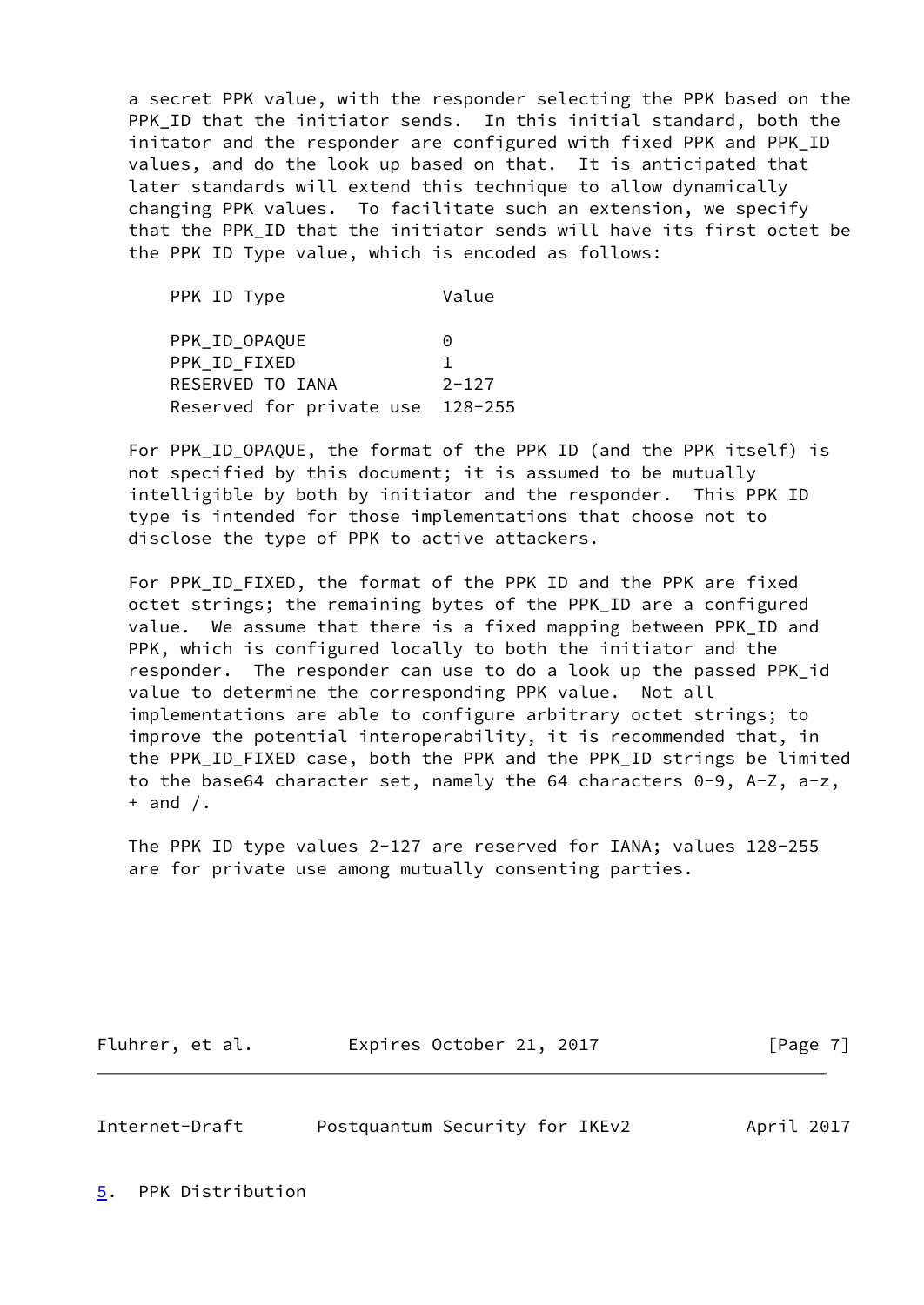PPK\_id's of the type PPK\_ID\_FIXED (and the corresponding PPKs) are assumed to be configured within the IKE device in an out-of-band fashion. While the method of distribution is a local matter, one suggestion would be to reuse the format within [\[RFC6030](https://datatracker.ietf.org/doc/pdf/rfc6030)], with the Key Id field being the PPK\_ID (without the 0x01 prefix for a PPK ID FIXED), and with the PPK being the secret, and the algorithm as PIN ("Algorithm=urn:ietf:params:xml:ns:keyprov:pskc:pin").

<span id="page-8-0"></span>[6](#page-8-0). Upgrade procedure

 This algorithm was designed so that someone can introduce PPKs into an existing IKE network without causing network disruption.

 In the initial phase of the network upgrade, the network administrator would visit each IKE node, and configure:

 - The set of PPKs (and corresponding PPK\_id's) that this node would need to know

 - For each peer that this node would initiate to, which PPK that we would use

- That the use of PPK is currently optional

 With this configuration, the node will continue to operate with nodes that have not yet been upgraded. This is due to the PPK\_SUPPORT notify; if the initiator has not been upgraded, it will not send the PPK\_SUPPORT notify (and so the responder will know that we will not use a PPK); if the responder has not been upgraded, it will not send the PPK\_SUPPORT notify (and so the initiator will know not to use a PPK). And, if both peers have been upgraded, they will both realize it, and in that case, the link will be quantum secure

 As an optional second step, after all nodes have been upgraded, then the administrator may then go back through the nodes, and mark the use of PPK as mandatory. This will not affect the strength against a passive attacker; it would mean that an attacker with a Quantum Computer (which is sufficiently fast to be able to break the (EC)DH in real time would not be able to perform a downgrade attack).

<span id="page-8-1"></span>[7](#page-8-1). Security Considerations

 Quantum computers are able to perform Grover's algorithm; that effectively halves the size of a symmetric key. Because of this, the user SHOULD ensure that the postquantum preshared key used has at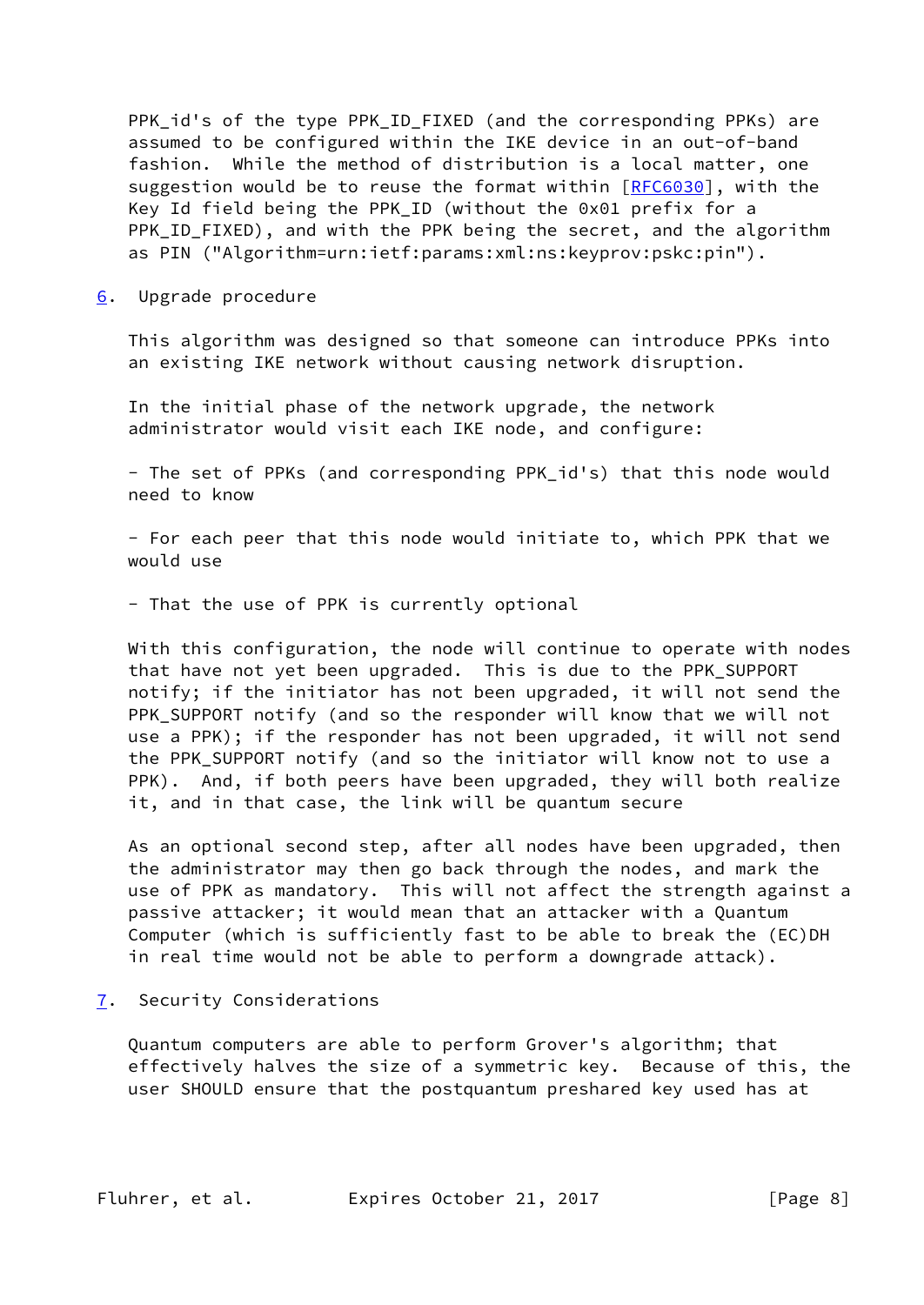<span id="page-9-1"></span> least 256 bits of entropy, in order to provide a 128 bit security level.

 Although this protocol preserves all the security properties of IKE against adversaries with conventional computers, this protocol allows an adversary with a Quantum Computer to decrypt all traffic encrypted with the initial IKE SA. In particular, it allows the adversary to recover the identities of both sides. If there is IKE traffic other than the identities that need to be protected against such an adversary, one suggestion would be to form an initial IKE SA (which is used to exchange identities), perhaps by using the protocol documented in [RFC6023](https://datatracker.ietf.org/doc/pdf/rfc6023). Then, you would immediately create a child IKE SA (which is used to exchange everything else). Because the child IKE SA keys are a function of SK\_d, which is a function of the PPK (among other things), traffic protected by that SA is secure against Quantum capable adversaries.

 In addition, the policy SHOULD be set to negotiate only quantum resistant symmetric algorithms; while this RFC doesn't claim to give advise as to what algorithms are secure (as that may change based on future cryptographical results), here is a list of defined IKEv2 and IPsec algorithms that should NOT be used, as they are known not to be Quantum Resistant

 Any IKE Encryption algorithm, PRF or Integrity algorithm with key size <256 bits

Any ESP Transform with key size <256 bits

 PRF\_AES128\_XCBC and PRF\_AES128\_CBC; even though they are defined to be able to use an arbitrary key size, they convert it into a 128 bit key internally

- <span id="page-9-0"></span>[8](#page-9-0). References
- <span id="page-9-2"></span>[8.1](#page-9-2). Normative References
	- [RFC2104] Krawczyk, H., Bellare, M., and R. Canetti, "HMAC: Keyed- Hashing for Message Authentication", [RFC 2104](https://datatracker.ietf.org/doc/pdf/rfc2104), DOI 10.17487/RFC2104, February 1997, <<http://www.rfc-editor.org/info/rfc2104>>.
	- [RFC2119] Bradner, S., "Key words for use in RFCs to Indicate Requirement Levels", [BCP 14](https://datatracker.ietf.org/doc/pdf/bcp14), [RFC 2119](https://datatracker.ietf.org/doc/pdf/rfc2119), DOI 10.17487/RFC2119, March 1997, <<http://www.rfc-editor.org/info/rfc2119>>.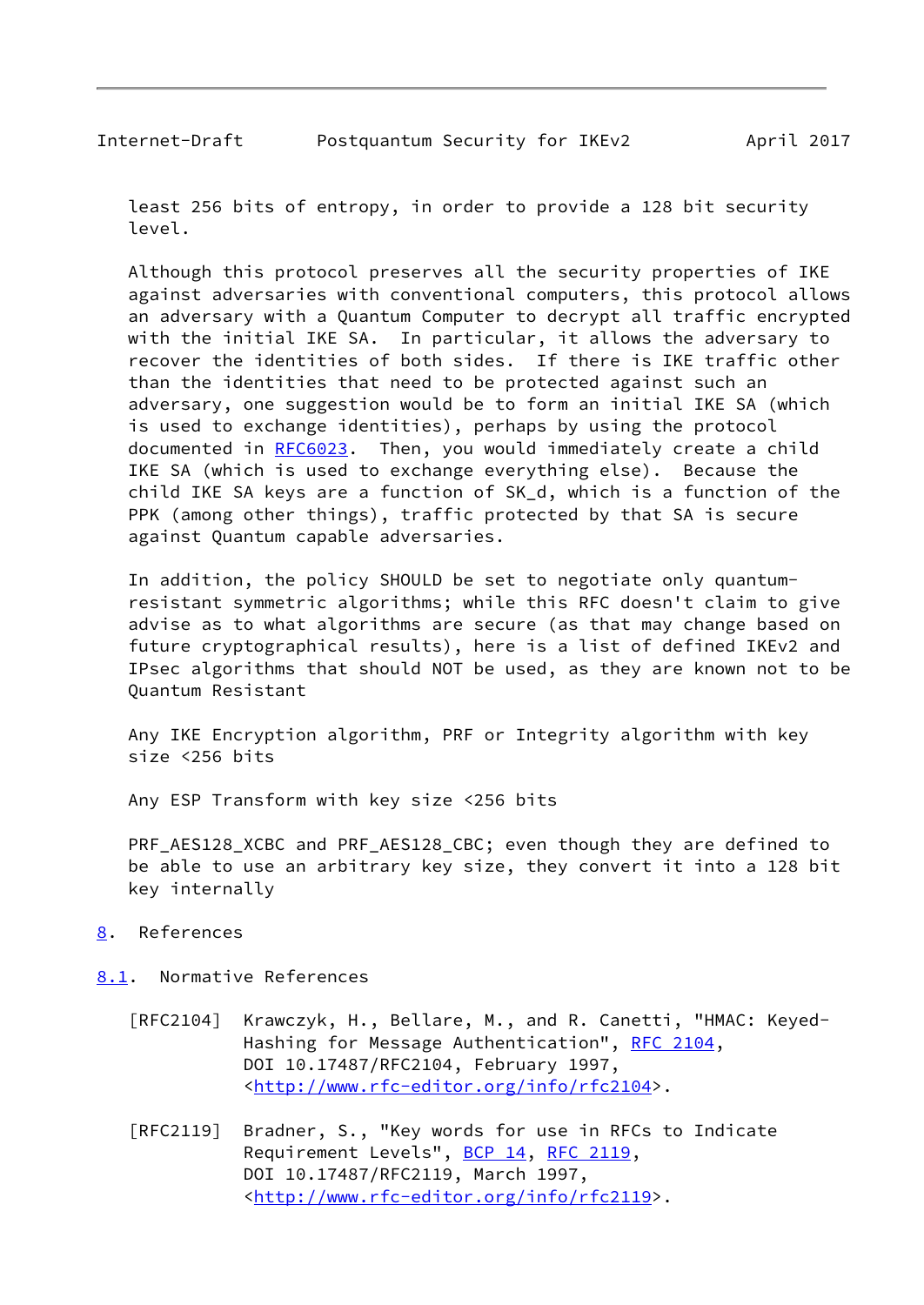<span id="page-10-1"></span>

| Internet-Draft | Postquantum Security for IKEv2 |  | April 2017 |  |
|----------------|--------------------------------|--|------------|--|
|                |                                |  |            |  |

 [RFC7296] Kaufman, C., Hoffman, P., Nir, Y., Eronen, P., and T. Kivinen, "Internet Key Exchange Protocol Version 2 (IKEv2)", STD 79, [RFC 7296](https://datatracker.ietf.org/doc/pdf/rfc7296), DOI 10.17487/RFC7296, October 2014, [<http://www.rfc-editor.org/info/rfc7296](http://www.rfc-editor.org/info/rfc7296)>.

<span id="page-10-0"></span>[8.2](#page-10-0). Informational References

- [RFC6023] Nir, Y., Tschofenig, H., Deng, H., and R. Singh, "A Childless Initiation of the Internet Key Exchange Version 2 (IKEv2) Security Association (SA)", [RFC 6023](https://datatracker.ietf.org/doc/pdf/rfc6023), DOI 10.17487/RFC6023, October 2010, <<http://www.rfc-editor.org/info/rfc6023>>.
- [RFC6030] Hoyer, P., Pei, M., and S. Machani, "Portable Symmetric Key Container (PSKC)", [RFC 6030](https://datatracker.ietf.org/doc/pdf/rfc6030), DOI 10.17487/RFC6030, October 2010, [<http://www.rfc-editor.org/info/rfc6030](http://www.rfc-editor.org/info/rfc6030)>.
- [SPDP] McGrew, D., "A Secure Peer Discovery Protocol (SPDP)", 2001, [<http://www.mindspring.com/~dmcgrew/spdp.txt](http://www.mindspring.com/~dmcgrew/spdp.txt)>.

<span id="page-10-2"></span>[Appendix A.](#page-10-2) Discussion and Rationale

 The idea behind this is that while a Quantum Computer can easily reconstruct the shared secret of an (EC)DH exchange, they cannot as easily recover a secret from a symmetric exchange this makes the SK\_d, and hence the IPsec KEYMAT and any child SA's SKEYSEED, depend on both the symmetric PPK, and also the Diffie-Hellman exchange. If we assume that the attacker knows everything except the PPK during the key exchange, and there are 2\*\*n plausible PPK's, then a Quantum Computer (using Grover's algorithm) would take  $O(2**\frac{n}{2})$  time to recover the PPK. So, even if the (EC)DH can be trivially solved, the attacker still can't recover any key material (except for the SK\_ei, SK\_er, SK\_ai, SK\_ar values for the initial IKE exchange) unless they can find the PPK, and that's too difficult if the PPK has enough entropy (for example, 256 bits). Note that we do allow an attacker with a Quantum Computer to rederive the keying material for the initial IKE SA; this was a compromise to allow the responder to select the correct PPK quickly.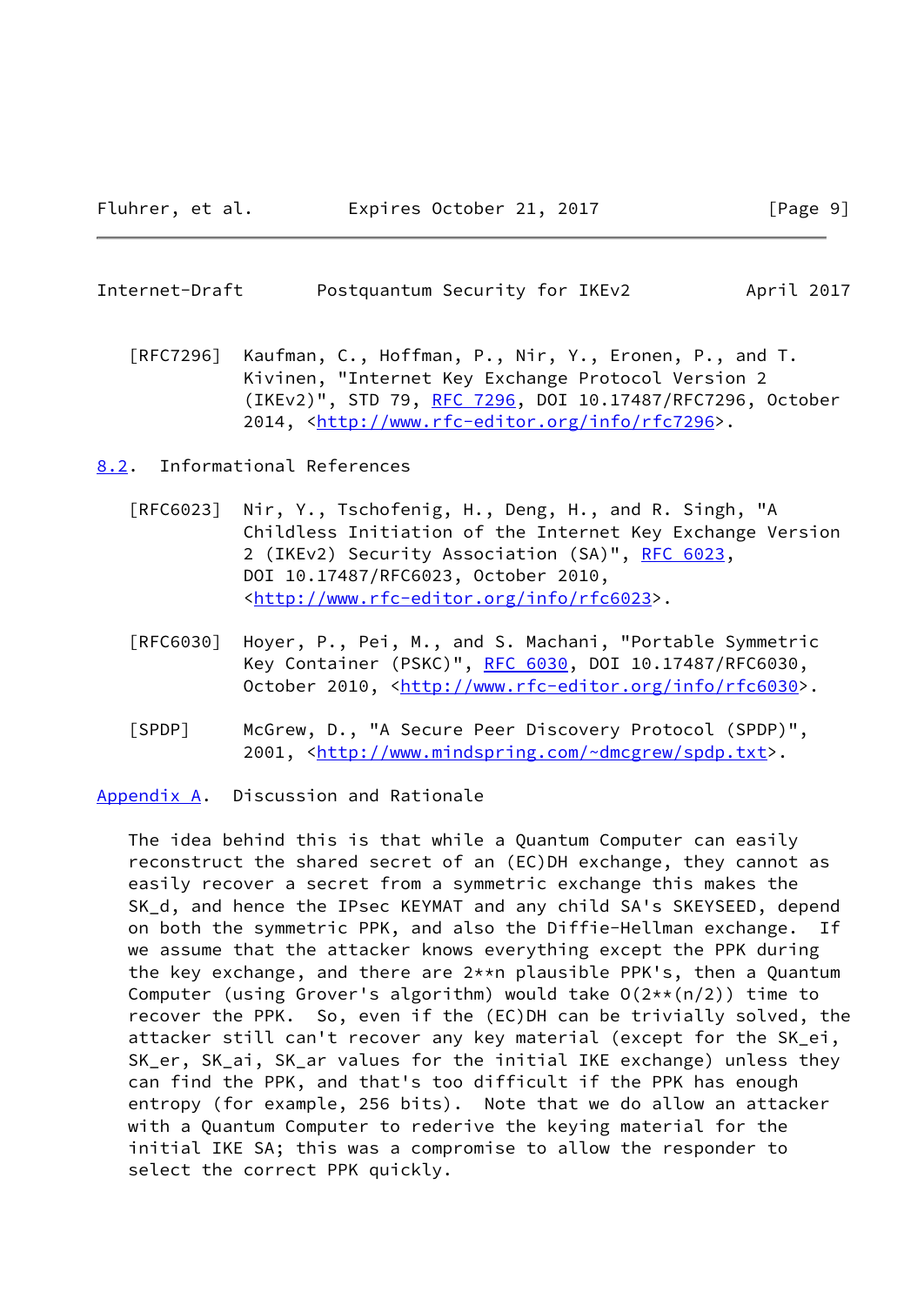Another goal of this protocol is to minimize the number of changes within the IKEv2 protocol, and in particular, within the cryptography of IKEv2. By limiting our changes to notifications, and translating the nonces, it is hoped that this would be implementable, even on systems that perform much of the IKEv2 processing is in hardware.

 A third goal was to be friendly to incremental deployment in operational networks, for which we might not want to have a global shared key, and also if we're rolling this out incrementally. This

| Fluhrer, et al. |  | Expires October 21, 2017 |  |  | [Page 10] |  |
|-----------------|--|--------------------------|--|--|-----------|--|
|-----------------|--|--------------------------|--|--|-----------|--|

<span id="page-11-1"></span>Internet-Draft Postquantum Security for IKEv2 April 2017

 is why we specifically try to allow the PPK to be dependent on the peer, and why we allow the PPK to be configured as optional.

 A fourth goal was to avoid violating any of the security goals of TKF<sub>V2</sub>.

<span id="page-11-0"></span>[Appendix B.](#page-11-0) Acknowledgement

 We would like to thank Tero Kivine, Valery Smyslov, Paul Wouters and the rest of the ipsecme working group for their feedback and suggestions for the scheme

Authors' Addresses

 Scott Fluhrer Cisco Systems

Email: sfluhrer@cisco.com

 David McGrew Cisco Systems

Email: mcgrew@cisco.com

 Panos Kampanakis Cisco Systems

Email: pkampana@cisco.com